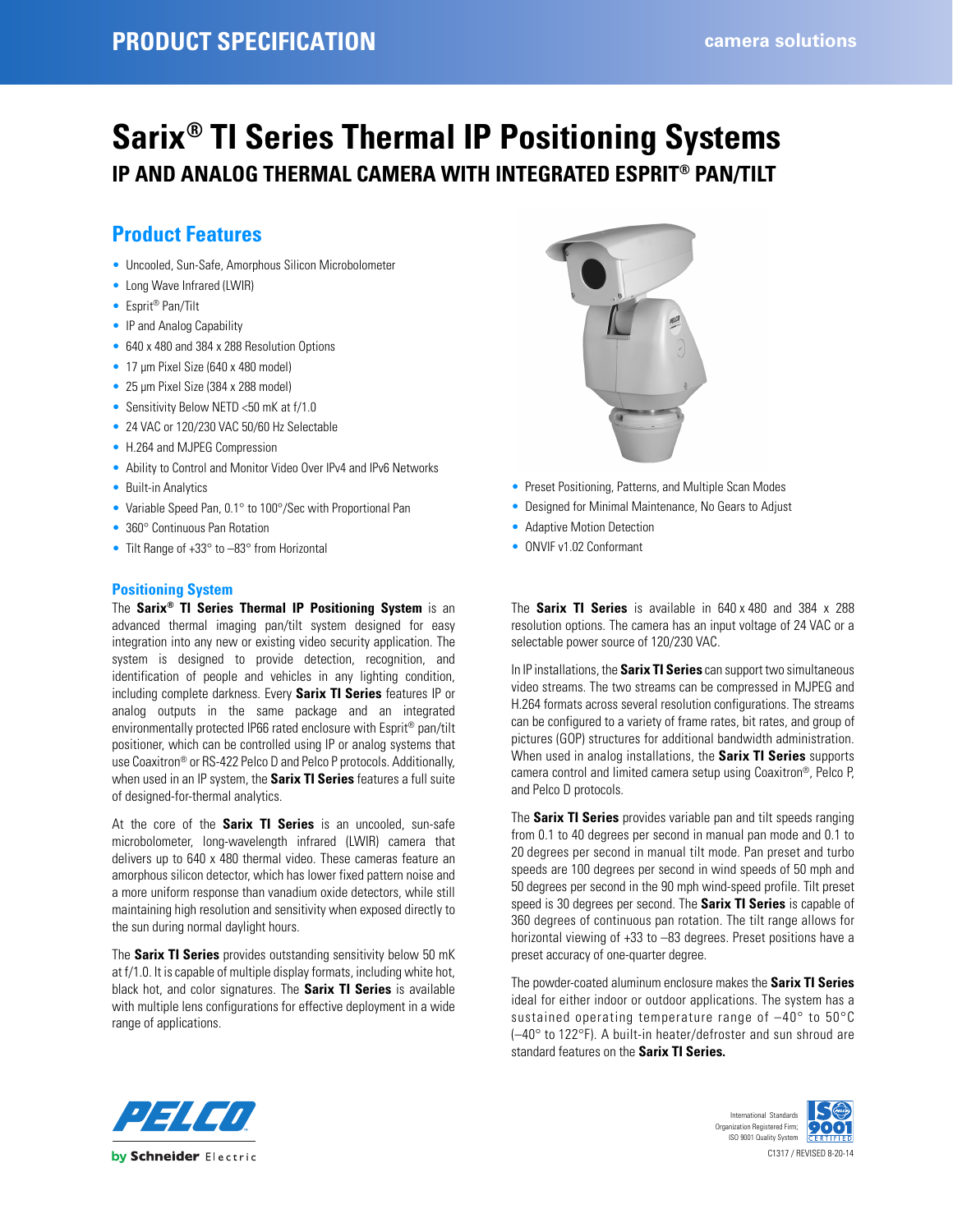#### **PELCO ANALYTICS**

Pelco<sup>™</sup> Analytics enhance the flexibility and performance of the Sarix TI Series when used in an IP video system. Pelco Analytics are easy to configure for alarm notification when used with Endura® or a third-party system that supports Pelco's Analytics API system.

The Sarix TI Series includes five user-configurable behaviors. The camera is capable of running up to three behaviors simultaneously.

**Note:** For each behavior, you can create several custom profiles that contain different camera settings. With these profiles, you can set up different scenarios for the behavior, which will automatically detect and trigger alarms when specific activity is detected.

Pelco Analytics are configured and enabled using a standard Web browser, and Pelco behavior alarms are compatible with Endura or a third-party system that supports Pelco's API system. Multiple Pelco analytics can be scheduled to work during a certain time or condition. For example, during the day, a camera can be configured with Object Counting to count the number of people that enter a lobby door. At night, the operator can change the profile to Camera Sabotage to trigger an alarm if a camera is moved or obstructed. Each suite includes the following behaviors:

- **Adaptive Motion Detection:** Detects and tracks objects that enter a scene and then triggers an alarm when the objects enter a user-defined zone or cross a trip wire. This behavior is primarily used in outdoor environments with light traffic to reduce the number of false alarms caused by environmental changes.
- **Camera Sabotage:** Detects contrast changes in the field of view. An alarm is triggered if the lens is obstructed with spray paint, a cloth, or covered with a lens cap. Any unauthorized repositioning of the camera also triggers an alarm.
- **Loitering Detection:** Identifies when people or vehicles remain in a defined zone longer than the user-defined time allows. This behavior is effective in real-time notification of suspicious behavior around ATMs, stairwells, and school grounds.
- **Object Counting:** Counts the number of objects that enter a defined zone or cross a trip wire. This behavior might be used to count the number of people at a store entrance/exit or inside a store where the traffic is light. This behavior is based on tracking and does not count people in a crowded setting.
- **Stopped Vehicle:** Detects vehicles stopped near a sensitive area longer than the user-defined time allows. This behavior is ideal for airport curbside drop-offs, parking enforcement, suspicious parking, traffic lane breakdowns, and vehicles waiting at gates.

#### **WEB INTERFACE**

The Sarix TI Series uses a standard Web browser for powerful remote setup and administration.

#### **ADDITIONAL PRODUCT FEATURES**

- Operational in 145 km/h (90 mph) Winds, Can Withstand Wind Velocity up to 209 km/h (130 mph)
- Pan Preset Speed of 100°/Sec in 80 km/h (50 mph) Winds and 50°/Sec in 145 km/h (90 mph) Winds
- Variable Scan Speeds (1 to 40°/Sec)
- Multiple Lens Options
- Designed for Maximum Environmental Protection
- Compact, Lightweight Aluminum Construction
- Meets NEMA Type 4X and IP66 Standards • Complete with Sun Shroud and Heater/Defroster
- Analog Control using Coaxitron, Pelco P, or Pelco D Protocols

#### **THERMAL CAMERA/OPTICS**

| Detector                    | Uncooled, sun-safe, amorphous silicon<br>microbolometer                                                     |
|-----------------------------|-------------------------------------------------------------------------------------------------------------|
| Array Format                | 640 x 480 or 384 x 288                                                                                      |
| Pixel Size                  |                                                                                                             |
| 640 x 480                   | $17 \mu m$                                                                                                  |
| 384 x 288                   | $25 \mu m$                                                                                                  |
| Effective Resolution        | 307,200 (640 x 480); 110,592 (384 x 288)                                                                    |
| Spectral Response           | 7.5 to 13.5 µm, LWIR                                                                                        |
| <b>Normalization Source</b> | Internal shutter (offset only), 0.3 second video<br>freeze during shutter                                   |
| <b>Temporal NETD</b>        | 50 mK at f/1.0                                                                                              |
| Front Window                | Germanium with Diamond-Like Coating (DLC)<br>with resistance to abrasion, salts, acids,<br>alkalis, and oil |
| Display Formats             | White hot, black hot, and rainbow                                                                           |
|                             |                                                                                                             |

#### **LENS**

| 640 x 480 |              |                                            |                                      |  |  |
|-----------|--------------|--------------------------------------------|--------------------------------------|--|--|
| Lens (mm) | F-Number (f) | <b>Field of View</b><br>(H/V/D)            | <b>Near Focus</b><br><b>Distance</b> |  |  |
| 35        | 1.4          | $18^{\circ}$ x $13^{\circ}$ x $22^{\circ}$ | 13.0 m (42.6 ft)                     |  |  |
| 50        | 1.2          | $12^{\circ}$ x $9^{\circ}$ x $15^{\circ}$  | 22.0 m (72.2 ft)                     |  |  |
| 100       | 1.6          | $6^\circ \times 5^\circ \times 8^\circ$    | 92.0 m (301.8 ft)                    |  |  |
|           | 384 x 288    |                                            |                                      |  |  |
| 14.25     | 1.2          | $39^\circ \times 29^\circ \times 48^\circ$ | $1.6$ m (5.2 ft)                     |  |  |
| 35        | 1.4          | $16^{\circ}$ x $12^{\circ}$ x $19^{\circ}$ | 8.8 m (28.8 ft)                      |  |  |
| 50        | 1.7          | $11^\circ$ x $8^\circ$ x $14^\circ$        | 15.0 m (49.2 ft)                     |  |  |
| 100       | 1.6          | $6^\circ$ x $4^\circ$ x $7^\circ$          | 63.0 m (206.6 ft)                    |  |  |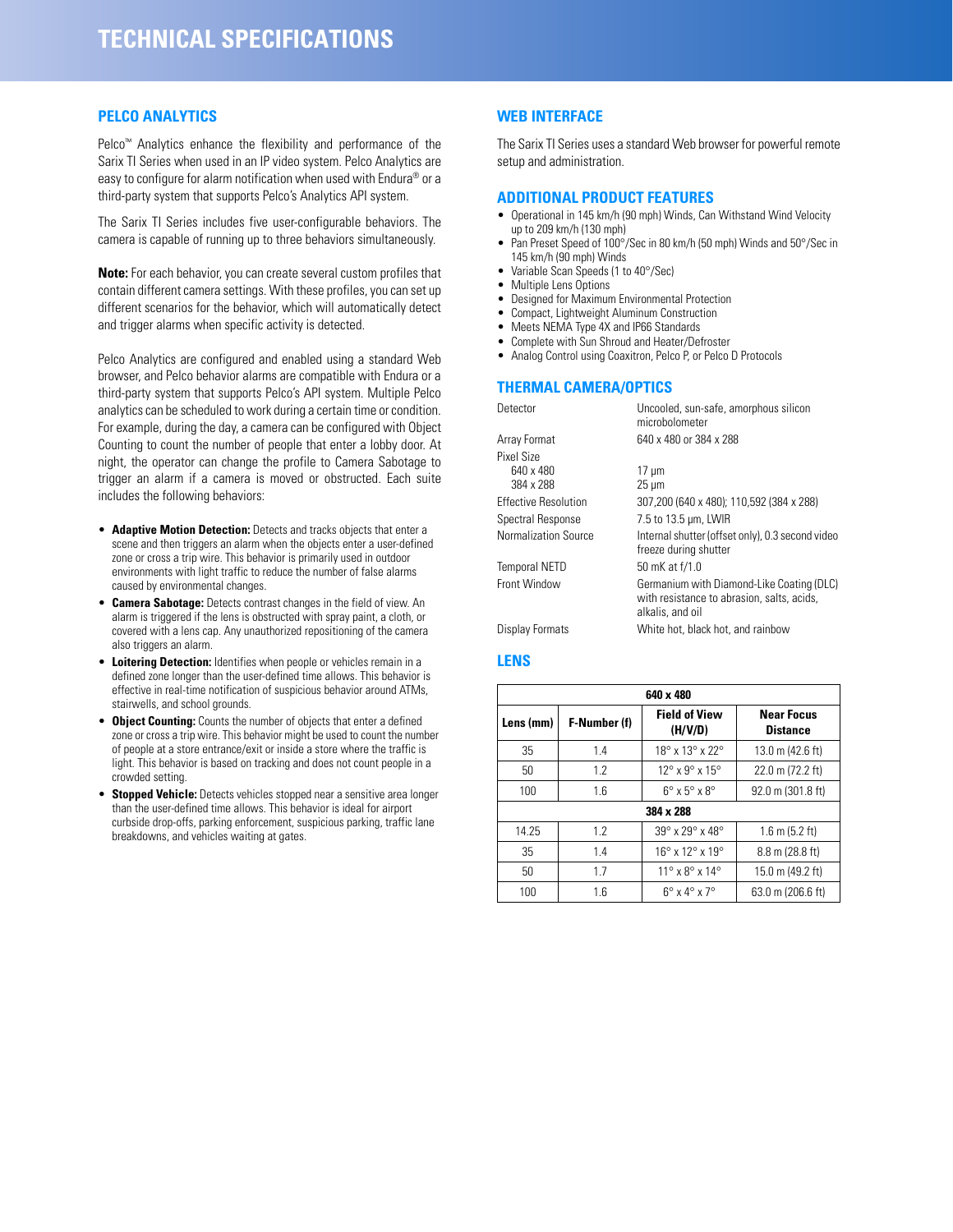# **TECHNICAL SPECIFICATIONS**

## **VIDEO**

**IP/NETWORK**

| Video Encoding | H.264 High, Main, or Base profiles; MJPEG,<br>and JPEG                                                     |
|----------------|------------------------------------------------------------------------------------------------------------|
| Video Streams  | Up to 2 simultaneous streams; the second<br>stream is variable based on the setup of the<br>primary stream |
| Frame Rate     | Up to 30, 25, 24, 15, 12.5, 12, 10, 8, 7.5, 6, 5,<br>4, 3, 2.5, 2, 1 (dependent upon stream                |

configuration)

Available Resolutions

|                      | <b>Resolution</b> |              | <b>JPEG</b>          |                                          | H.264 High<br><b>Profile</b> |                                |  |  |  |
|----------------------|-------------------|--------------|----------------------|------------------------------------------|------------------------------|--------------------------------|--|--|--|
| Width                | Height            | Aspect Ratio | Maximum IPS*         | (Mhps)<br>Recommended<br><b>Bit Rate</b> | Maximum IPS*                 | Bit Rate (Mbps)<br>Recommended |  |  |  |
|                      |                   |              | 640 x 480 Resolution |                                          |                              |                                |  |  |  |
| 640                  | 480               | 4:3          | 30                   | 4.79                                     | 30                           | 1.41                           |  |  |  |
| 320                  | 240               | 4:3          | 30                   | 1.17                                     | 30                           | 0.49                           |  |  |  |
| 384 x 288 Resolution |                   |              |                      |                                          |                              |                                |  |  |  |
| 384                  | 288               | 4:3          | 30                   | 1.71                                     | 30                           | 0.63                           |  |  |  |
| 320                  | 240               | 4:3          | 30                   | 1.17                                     | 30                           | 0.49                           |  |  |  |
| 320                  | 176               | 16:9         | 30                   | 0.88                                     | 30                           | 0.34                           |  |  |  |

\*Models with a "-X" suffix part number have a maximum images per second (ips) of 25. Models with a "-X1" suffix part number have a maximum ips of 8.3.

| Supported Protocols      | TCP/IP, UDP/IP (Unicast, Multicast IGMP),<br>UPnP, DNS, DHCP, RTP, RTSP, NTP, IPv4, IPv6 <sup>+</sup> ,<br>SNMP, QoS, HTTP, HTTPS, LDAP (client), SSH,<br>SSL, SMTP, FTP, and 802.1x (EAP) |
|--------------------------|--------------------------------------------------------------------------------------------------------------------------------------------------------------------------------------------|
| Users                    |                                                                                                                                                                                            |
| Unicast                  | Up to 20 simultaneous users depending on<br>resolution settings (2 quaranteed streams)                                                                                                     |
| Multicast                | Unlimited users H 264                                                                                                                                                                      |
| <b>Security Access</b>   | Password protected                                                                                                                                                                         |
| Software Interface       | Web browser view and setup                                                                                                                                                                 |
| Pelco System Integration | Endura 2.0 (or later) Digital Sentry <sup>®</sup> 7.3<br>(or later)                                                                                                                        |
| Open API                 | Pelco API or ONVIF v1.02                                                                                                                                                                   |
| <b>ANALOG</b>            |                                                                                                                                                                                            |
| Video/Coaxitron Port     | 75 ohms, unbalanced                                                                                                                                                                        |
| Video Modes              | NTSC or PAL                                                                                                                                                                                |
| Video Level              | 1 Vp-p                                                                                                                                                                                     |
|                          | <sup>†</sup> Supports mixed IPv4 and IPv6 environments, but not IPv6-only deployments.                                                                                                     |

#### **MECHANICAL**

| Pan Movement                   | 360° continuous pan rotation                                        |                                                      |  |
|--------------------------------|---------------------------------------------------------------------|------------------------------------------------------|--|
| Vertical Tilt                  | 33° to -79° unobstructed from horizontal                            |                                                      |  |
| Variable Pan/Tilt Speed<br>Pan | Analog Control<br>$0.5^\circ$ to 40 $^\circ$ /sec<br>100°/sec turbo | <b>IP Control</b><br>$0.1^\circ$ to $100^\circ$ /sec |  |
| Tilt                           | $0.5^\circ$ to 20 $^\circ$ /sec                                     | $0.1^\circ$ to $30^\circ$ /sec                       |  |
| <b>Preset Speeds</b>           |                                                                     |                                                      |  |
| Pan                            | 100° per second                                                     |                                                      |  |
| Tilt                           | 30° per second                                                      |                                                      |  |
| Latching                       | 2 captive Torx <sup>™</sup> screws                                  |                                                      |  |

‡ Assumes maximum operating capacity.

# **ELECTRICAL**

| <b>ELEVINIUAL</b>                     |                                                                        |                                                                                  |
|---------------------------------------|------------------------------------------------------------------------|----------------------------------------------------------------------------------|
| <b>Ethernet Port</b>                  | MDI-X                                                                  | Inline RJ-45 for 100Base-TX, auto MDI/                                           |
| <b>Ethernet Cabling Required</b>      | Cat5 or better for 100Base-TX                                          |                                                                                  |
| Input Power                           | for 120/230 VAC                                                        | 24/120/230 VAC, 50/60 Hz, switch selectable                                      |
| Input Power Range                     | $+15\%/ -20\%$                                                         |                                                                                  |
| Power Consumption                     | Lens                                                                   | Power                                                                            |
| 24 VAC                                | 14.25, 35, 50 mm                                                       | 3.87 A, 102.2 VA (100 W)                                                         |
|                                       | $100 \, \text{mm}$                                                     | 6.12 A, 161.6 VA (160 W)                                                         |
| <b>115 VAC</b>                        | 14.25, 35, 50 mm                                                       | 0.83 A, 109.4 VA (105 W)                                                         |
| 230 VAC                               | 100 mm<br>14.25, 35, 50 mm<br>$100 \text{ mm}$                         | 1.30 A, 171.6 VA (170 W)<br>0.41 A, 109.4 VA (105 W)<br>0.65 A, 172.4 VA (170 W) |
| 24 VAC Fuse                           | 8.0 A, slow-blow                                                       |                                                                                  |
| 120/230 VAC Fuse                      | 2 A, slow-blow                                                         |                                                                                  |
| Heater                                | Thermostat controlled                                                  |                                                                                  |
| Local Storage                         | Micro SD                                                               |                                                                                  |
| Alarm Inputs                          | N.O. switch, N.C. switch, or 1 kohm;<br>supervised                     |                                                                                  |
| Mechanical Relay Output <sup>#</sup>  | Voltage<br>Power<br>Current<br>60 VDC, 125 VAC<br>1 A<br>62.5 VA, 30 W |                                                                                  |
| Solid-State Relay Output <sup>#</sup> | 32 V                                                                   | (N/A)<br>100 mA                                                                  |
| Audio                                 |                                                                        |                                                                                  |
| Input                                 |                                                                        | UTP 600 ohm mono, 12 VDC power source,                                           |
|                                       | maximum signal level                                                   | line level/external microphone input, 1 Vp-p                                     |
| Compression                           | G.711 PCM, 64 kbps                                                     |                                                                                  |
| Serial Control Port                   | 4-wire, RS-422/RS-485 (Pelco D or Pelco P)                             |                                                                                  |
| Serial Control Cabling Type           | UTP                                                                    |                                                                                  |
| <b>GENERAL</b>                        |                                                                        |                                                                                  |
| Construction                          | Aluminum                                                               |                                                                                  |
| Finish                                | Gray polyester powder coat                                             |                                                                                  |
| Environment                           | Indoor/outdoor                                                         |                                                                                  |
| <b>Operating Temperature</b>          | $-40^{\circ}$ to 50 $^{\circ}$ C ( $-40^{\circ}$ to 122 $^{\circ}$ F)  |                                                                                  |
| Storage Temperature                   | -40° to 60°C (-40° to 140°F)                                           |                                                                                  |
| Weight                                | Unit                                                                   | Shipping                                                                         |
| ESTI314-2N/5N                         | 11.2 kg (24.6 lb)                                                      | 15 kg (33 lb)                                                                    |
| ESTI314-2W/5W                         | 11.8 kg (26.1 lb)                                                      | 16 kg (34 lb)                                                                    |
| ESTI335-2N/5N                         | 11.3 kg (24.9 lb)                                                      | 15 kg (33 lb)                                                                    |
| ESTI335-2W/5W<br>ESTI350-2N/5N        | 12.0 kg (26.4 lb)<br>11.3 kg (25.0 lb)                                 | 16 kg (35 lb)<br>15 kg (33 lb)                                                   |
| ESTI350-2W/5W                         | 12.0 kg (26.5 lb)                                                      | 16 kg (35 lb)                                                                    |
| ESTI3100-2N/5N                        | 11.4 kg (25.2 lb)                                                      | 15 kg (33 lb)                                                                    |
| ESTI3100-2W/5W                        | 12.1 kg (26.7 lb)                                                      | 16 kg (35 lb)                                                                    |
| ESTI635-2N/5N                         | 11.3 kg (24.9 lb)                                                      | 15 kg (33 lb)                                                                    |
| ESTI635-2W/5W                         | 12.0 kg (26.4 lb)                                                      | 16 kg (35 lb)                                                                    |
| EST1650-2N/5N<br>ESTI650-2W/5W        | 11.3 kg (25.0 lb)<br>12.0 kg (26.5 lb)                                 | 15 kg (33 lb)<br>16 kg (35 lb)                                                   |
| EST16100-2N/5N                        | 11.4 kg (25.2 lb)                                                      | 15 kg (33 lb)                                                                    |
| ESTI6100-2W/5W                        | 12.1 kg (26.7 lb)                                                      | 16 kg (35 lb)                                                                    |

### **CERTIFICATIONS/RATINGS/PATENTS**

- CE, Class A
- FCC, Class A
- UL/cUL Listed
- C-Tick
- Meets NEMA Type 4X and IP66 standards
- Shock and Vibration, Meets NEMA TS 2; IEC613736-8, -9, -10

- Cisco® Medianet (MSP) Compatible
- $\bullet$  ONVIF v1.02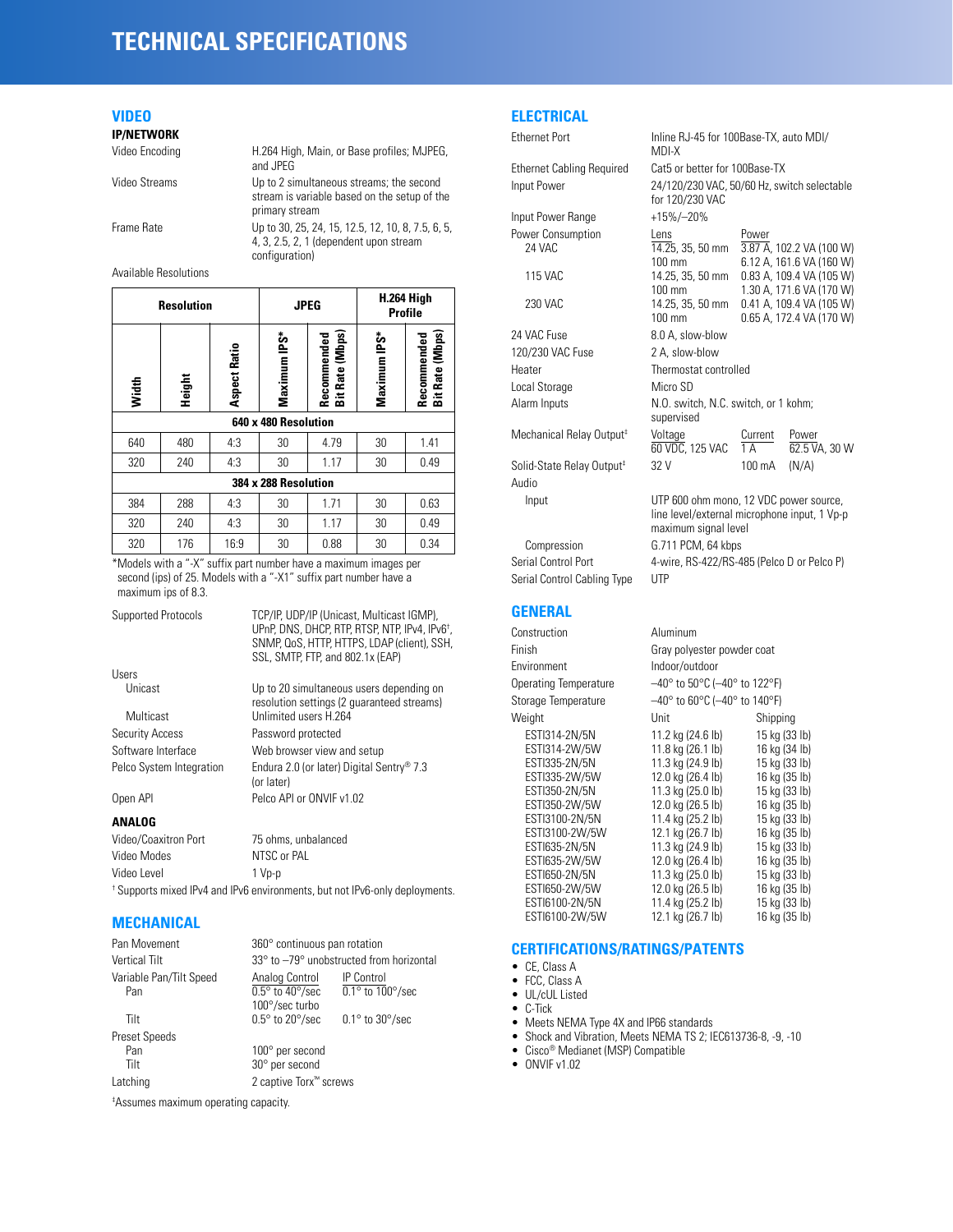# **TECHNICAL SPECIFICATIONS**

 $(\mathbb{W})$  note: values in parentheses are inches; all others are centimeters.

#### **PEDESTAL MOUNT MODELS**



#### **WALL MOUNT MODELS**



#### **PEDESTAL MOUNTING PATTERN WALL MOUNTING PATTERN**



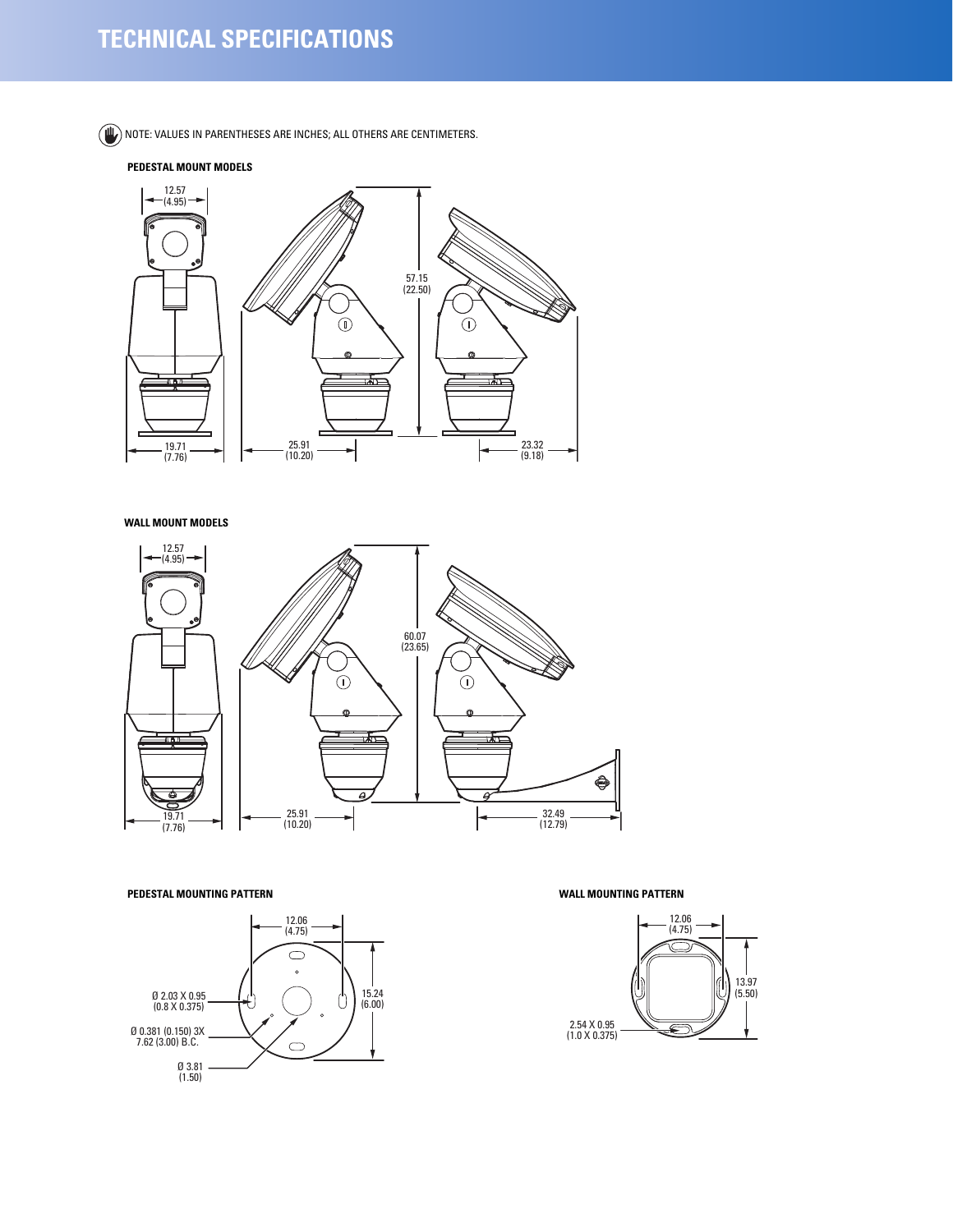### **RANGE PERFORMANCE\***



\*Range performance can vary based on camera setup, user experience, environmental conditions, and display type used. Calculations are based on 2°C (36°F) difference, 50 percent probability of target detection, and 0.85/km atmospheric attenuation factor.

† The number of pixels on target are assumed to be 1.5 pixels for detection, 6 pixels for recognition, and 12 pixels for identification; the size of a human target is assumed to be 1.8 m (5.9 ft) vertical and 0.5 m (1.6 ft) horizontal; the size of a vehicle target is assumed to be 2.3 m (7.6 ft) vertical and 2.3 m (7.6 ft) horizontal.

‡ User-configured analytics will trigger an alarm at the full analytics detection range; however, analytics will only classify objects at the analytics recognition range. Because a vehicle is larger than a human, the vehicle analytics detection and recognition ranges can be larger than the human ranges as described below:

| Range       | <b>Human Analytics</b>            | <b>Vehicle Analytics</b>          |
|-------------|-----------------------------------|-----------------------------------|
| Detection   | $1.8 \text{ m}/6$ pixels          | $2.3 \text{ m}/6$ pixels          |
| Recognition | $1.8 \text{ m}/12 \text{ pixels}$ | $2.3 \text{ m}/12 \text{ pixels}$ |